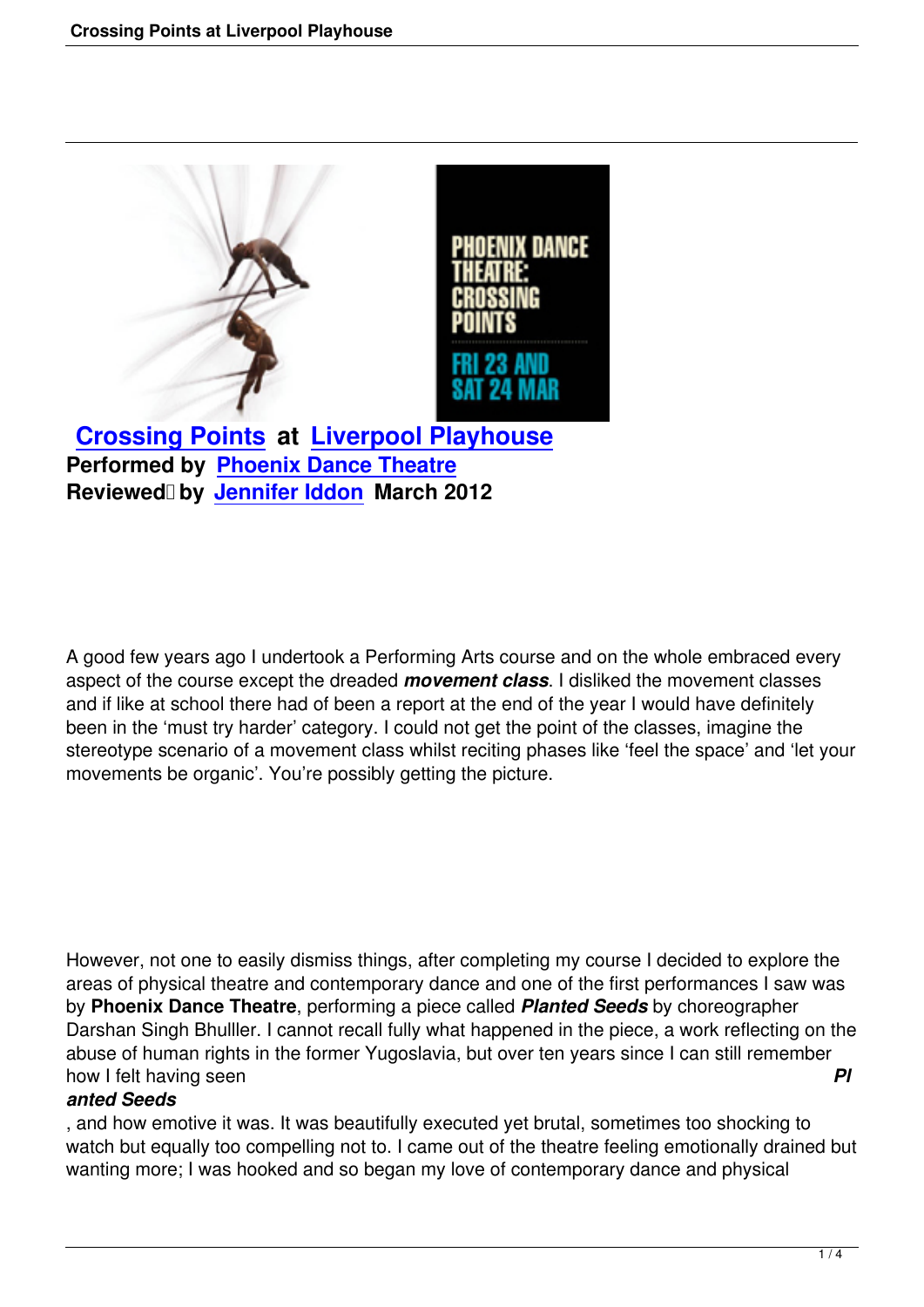theatre.

So it was with some trepidation that I agreed to review Phoenix Dance Theatre on this visit to the Liverpool Playhouse, because the company was my introduction to contemporary dance and they unwittingly set the benchmark on which I have compared other performances against. My expectations for **Crossing Points** were set high – so did they deliver?

**Crossing Points** comprised of four separate pieces: two new works, *Catch* and *SoundClash*, and two established works

## *Signal*

## and

## *Maybe Yes Maybe, Maybe No Maybe*

. The company's artistic director Sharon Watson described a dance programme being like a meal in that you may like different bits to varying degrees; so you may love the starter, think the main is okay and adore the desert. Well I can say that I thoroughly enjoyed the meal Phoenix Dance Theatre served up on Friday evening and that I was left equally satisfied and hungry for more.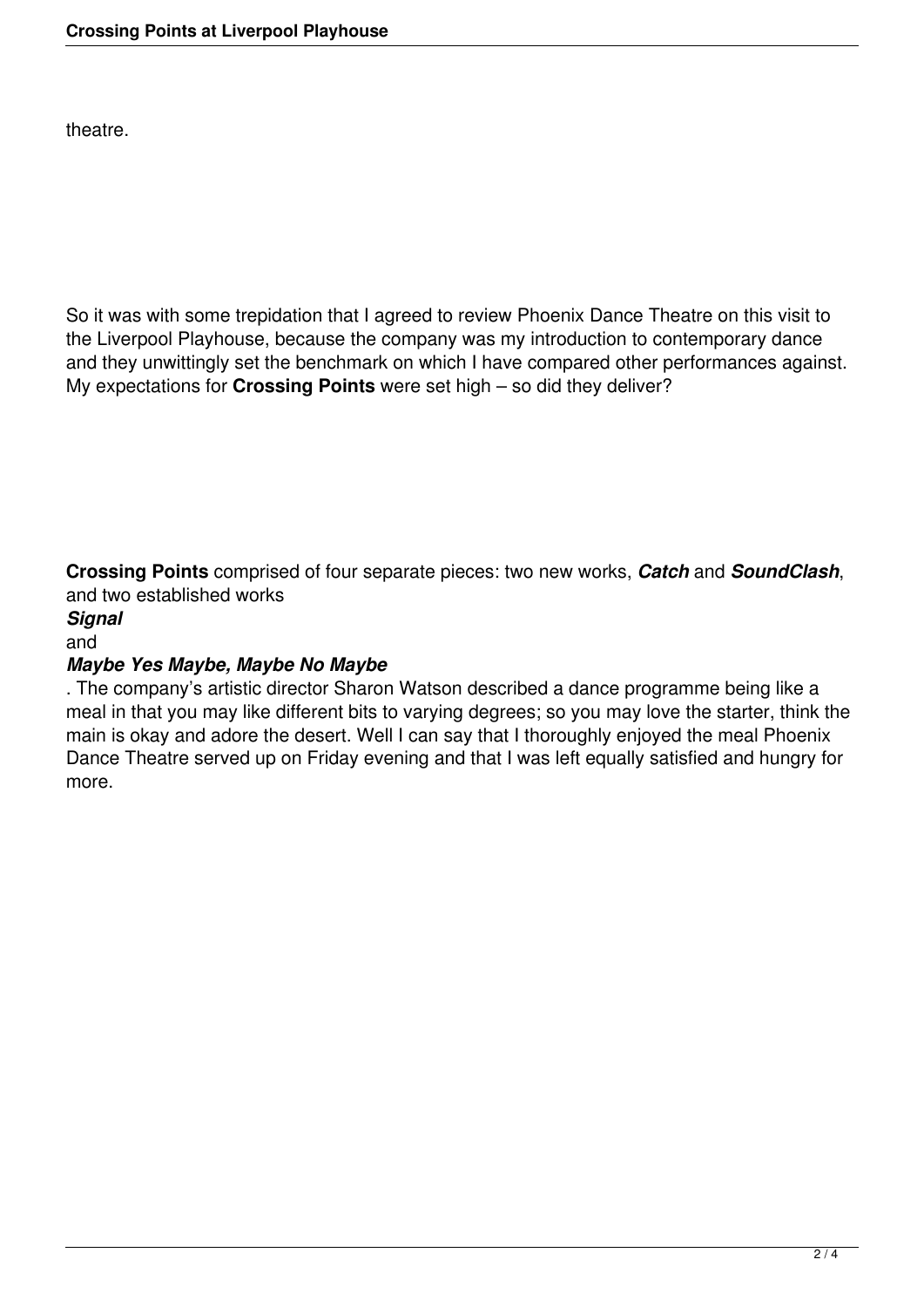